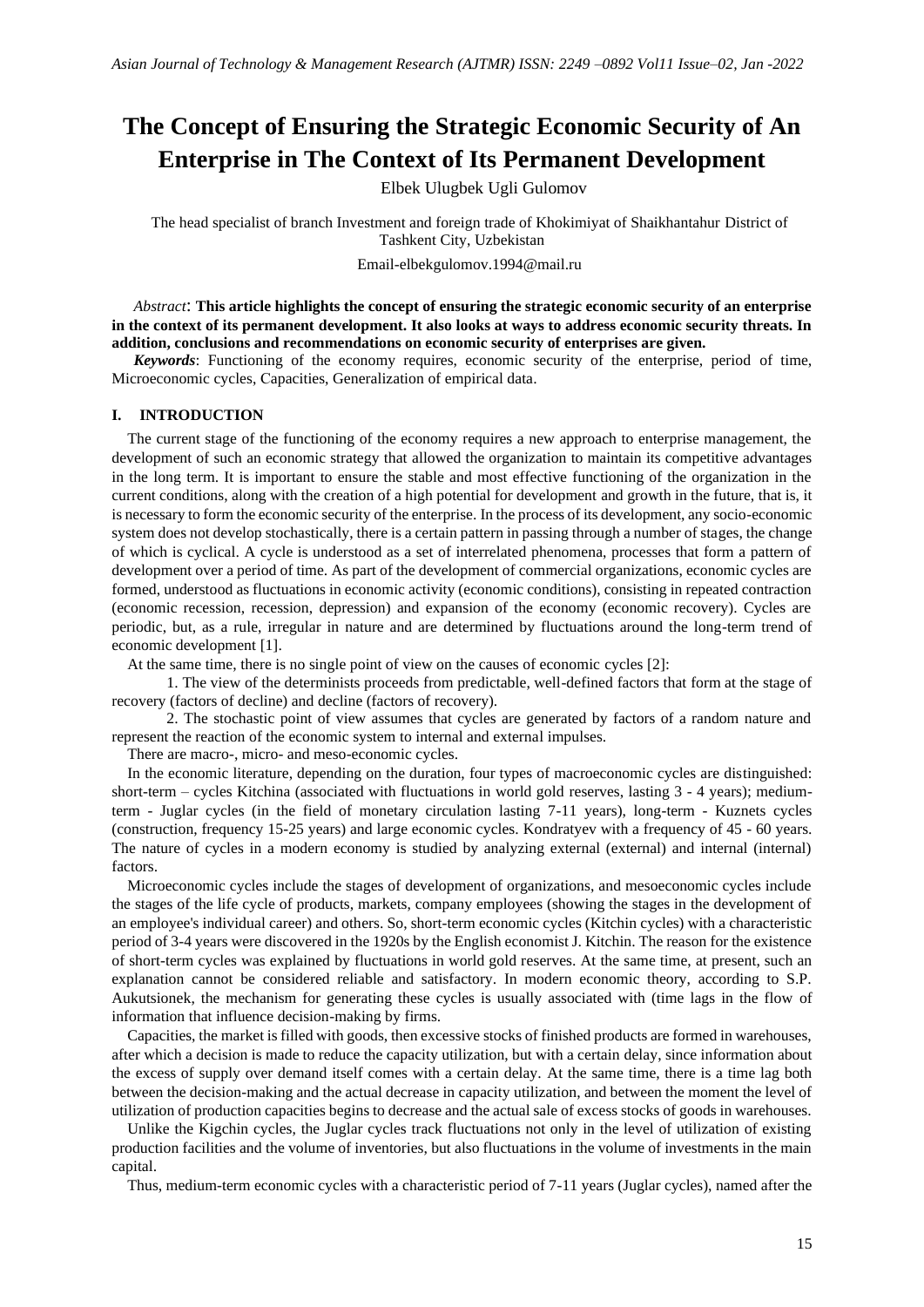French economist C. Juglar, who was one of the first to describe these cycles, characterize fluctuations not only in the level of utilization of existing production facilities and the volume of inventories, and fluctuations in the volume of investment in fixed assets. As a result, the time lag is added here to the time delays that characterize the Kitchin cycles between investment decisions and the construction of the respective production facilities, as well as between the construction and actual start-up of the respective facilities. An additional delay is created between the decline in demand and the elimination of the corresponding production capacity. The ego causes a longer period, compared to Kitchin's cycles. Negative cyclical economic crises (recessions) can be considered as one of the phases of the Zhuglyar cycle together with the phases of recovery, recovery and depression [3].

Thus, in the Zhuglyar cycle with a characteristic period of 7-11 years, the following four phases are distinguished, with details on the subphase [4]:

- $\triangleright$  revival phase with start and acceleration subphases;
- $\triangleright$  phase of recovery (prosperity), including sub-phases of growth and overheating, or boom;
- $\triangleright$  a recession phase with sub-phases of collapse and / or acute crisis and recession;
- $\triangleright$  phase of depression (stagnation) with subphases of stabilization and shift.

Long-term economic cycles lasting about 15-25 years are called Kuznets' cycles (rhythms). They were named after the American economist and future Nobel laureate Simon Kuznets, who proved their existence in 1930.

#### **II. LITERATURE REVIEW**

The current stage of the functioning of the economy requires a new approach to enterprise management, the development of such an economic strategy that allowed the organization to maintain its competitive advantages in the long term. It is important to ensure the stable and most effective functioning of the organization in the current conditions, along with the creation of a high potential for development and growth in the future, that is, it is necessary to form the economic security of the enterprise.

At different times, scientists such as L. I. Abalkin ", P. S. Bezuglaya, I. A. Blank, V. F. Gaponenko, A. A. Bsspalko, A. S. Vlaskova, A. N. Glumov E. P. Kiselitsa, L. P. Goncharsnko A. Kolesnicheiko, M.T. Gilfanov, A.G. Porshnev, Rumyantseva, N.L. Salomagin, V.K. Senchagov, O. L. Stepicheva, V.D. Mamontov39, L.L. Krasnoshchek, E. L. Oleinikov, I. K. Ivanova and others [6].

In the 90s of the twentieth century, economic security was interpreted as ensuring the conditions for maintaining the commercial secrets of an enterprise. Later, economic security was understood as the existence of a system for ensuring the opposition to unfavorable external economic factors. In addition, the economic security of the enterprise was also considered through the prism of minimizing losses and maintaining control over property, ensuring information and legal security, and combating unfair competition.

Currently, there are various interpretations of the economic security of an enterprise. Stepicheva O. L., Mamontov V. D. characterize economic security as the state of the economy and governing bodies, ensuring guaranteed protection of declared interests and goals from possible threats. ' In our opinion, this definition is applicable to all parts of the country's financial system, including commercial organizations [7].

From the point of view of V.K. Senchagov, such a state of the enterprise's economy can be considered economically safe, in which reliable protection is provided against external and internal factors that threaten its functioning and existence.

L.G. Porshnev, Z.P. Rumyantsev and II.L. Salomatin argue that economic security consists in a timely response to changes in the external environment, which ensures the adaptation of the enterprise to the conditions of its existence. '' Economic security of the enterprise L.P. Goncharenko is interpreted as the state of the most efficient use of resources for preventing threats and ensuring the stable operation of the enterprise. The economic security of an enterprise is characterized by a combination of qualitative and quantitative indicators.

According to L. I. Glumov and Kiselitsa, the economic security of an enterprise is the state of the most efficient use of resources in order to eliminate threats and ensure the effective and stable operation of the enterprise in the current and future periods.

They note that the economic security of an enterprise is characterized by a set of qualitative and quantitative indicators, the main of which is the level of economic security, which is the result of assessing the state of use of the enterprise's resources according to the criteria of economic security [8].

From the point of view of L. K. Ivanova, an enterprise is economically safe in the presence of competitive advantages due to the correspondence of material, financial, personnel, technological potential and organizational structure to its strategic goals and objectives. In the works of V.F. Gaionenko, L.L. Bespalko, L.S. Vlaskov's economic security is defined as the state of an enterprise, characterized by its ability to function normally in order to achieve its goals under existing external conditions and their changes within certain limits. Manokhina N.V., the economic security of a company is defined as the presence of competitive advantages due to the correspondence of material, financial, personnel, technical and technological potentials and organizational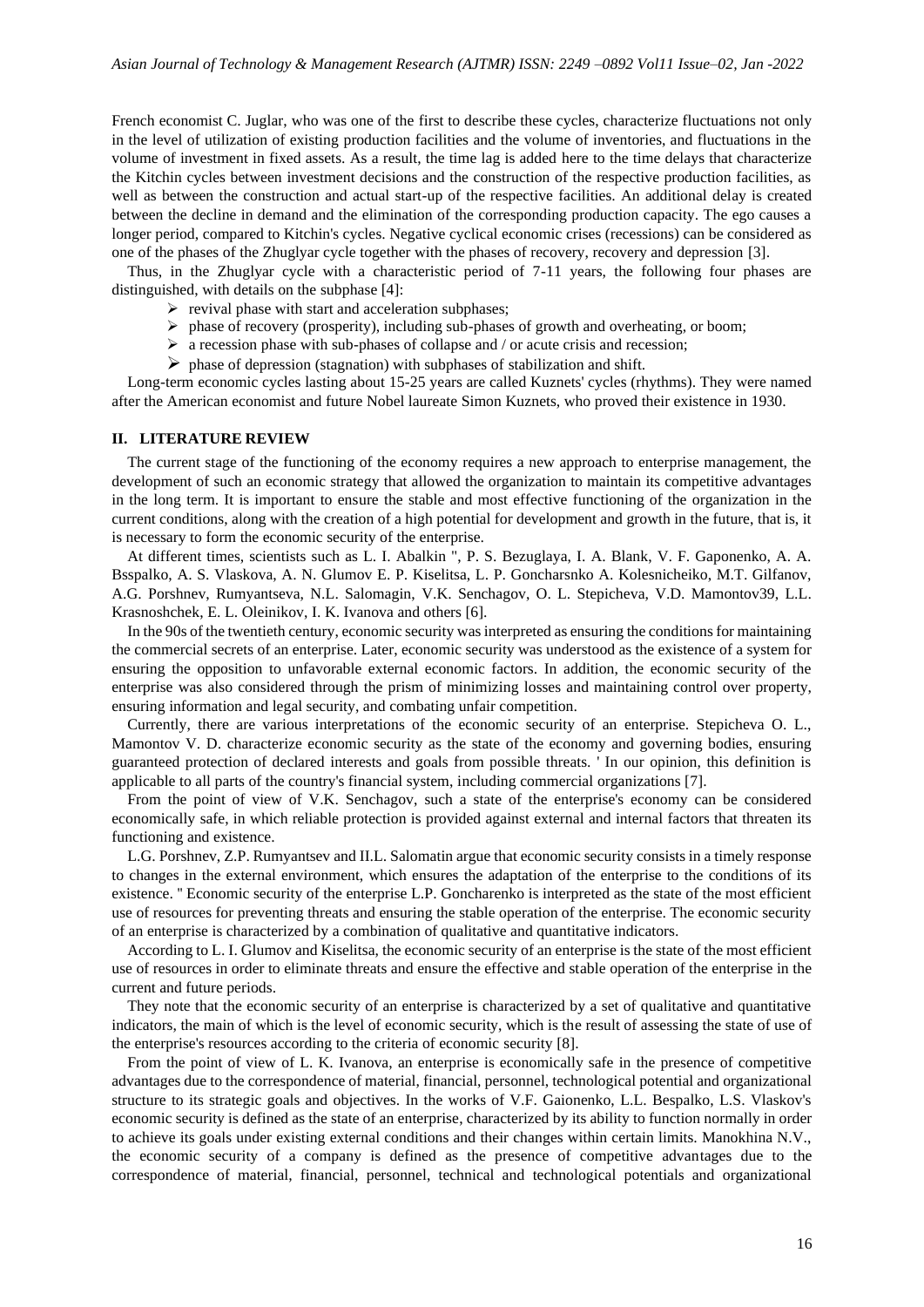structure of an enterprise to its strategic goals and objectives[9].

Given the presence in the economic literature of different approaches to the formation of the economic security of an enterprise, the variability of the foundations for diagnosing the degree of their influence on the state of the economy, the problem is the setting of priorities, the formation of conceptual foundations and methods of strategic provision of economic security commercial organizations in order to ensure their sustainable development in conditions of protection of declared interests from possible threats.

Studies have shown that there are at least four approaches to the formation of the concept of economic security of an enterprise; systemic, situational, functional and process.

#### **III. RESEARCH METHODOLOGY**

Timely understanding in the process of tracking the financial state of the possibility and reasons for changing the type of financial stability towards the phases of its provision (absolute and normal) or phases of its loss (unstable and crisis) will allow, from our point of view, to manipulate the size and structure of property, financial resources and competitive advantages of the enterprise in order to ensure its sustainable development.

Most accurately, using special calculations, it is possible to establish the location of an enterprise at the following stages of the life cycle: birth, growth, maturity, recession and crisis. At the same time, it is necessary to monitor economic security at all stages without exception - throughout the entire life of the enterprise in order to ensure its strategic (long-term) security. At the same time, the logic of ensuring strategic security should be reduced to an assessment of threats and their immediate elimination. At the same time, it is important to establish the location of the enterprise on the life cycle curve, since, in our opinion, reaching the stage of maturity, as the highest degree of stability, is the most dangerous state of the enterprise [5].

If the life cycle of competitive advantages and the enterprise itself consists in a sequential movement from inception through rise to sustainable development, recession and crisis, then, using the same approach to determine the dynamics of the types of life cycle of financial stability of the enterprise, we identified other successive phases of development: the transition from absolute resistance to normal, and then - to an unstable and crisis financial situation (Тable-1).

Generalization of empirical data allows us to conclude that in the practice of enterprises such a sequence in changing the phases of the life cycle of financial stability can be traced when using an aggressive strategy of forming the competitive advantages of an enterprise. Conservative and moderate types of strategies for the development of competitive advantages suggest a different, "non-classical" sequence in the development and succession of types of financial stability.

| <b>Enterprise development</b> | $\ldots$<br>Stage of the life cycle of an | The type of financial stability |
|-------------------------------|-------------------------------------------|---------------------------------|
| strategies                    | enterprise                                | (instability) of the enterprise |
| <b>Aggressive</b>             | birth                                     | absolute                        |
|                               | height                                    | absolute / normal               |
|                               | maturity                                  | normal                          |
|                               | recession                                 | precarious financial situation  |
|                               | a crisis                                  | financial crisis                |
| <b>Conservative</b>           | birth                                     | precarious financial situation  |
|                               | height                                    | normal                          |
|                               | maturity                                  | absolute                        |
|                               | recession                                 | precarious financial situation  |
|                               | a crisis                                  | financial crisis                |
| <b>Moderate</b>               | birth                                     | normal / absolute               |
|                               | height                                    | absolute / normal               |
|                               | maturity                                  | absolute / normal               |
|                               | recession                                 | normal / unstable financial     |
|                               |                                           | situation                       |

Table 1: Relationship between the type of financial strength and strategy development of an enterprise at different stages of its life cycle

The problem of such development lies in the prevention of unstable states at the enterprise and the development of approaches to a cyclical transition from one stable state to another along the trajectory of sustainable development, eliminating threats to the safety of business entities.

In this regard, at least three functional criteria can be distinguished that generate the financial component of the economic security of enterprises: profit, revenue, and equity. In this triad, the main driving force and target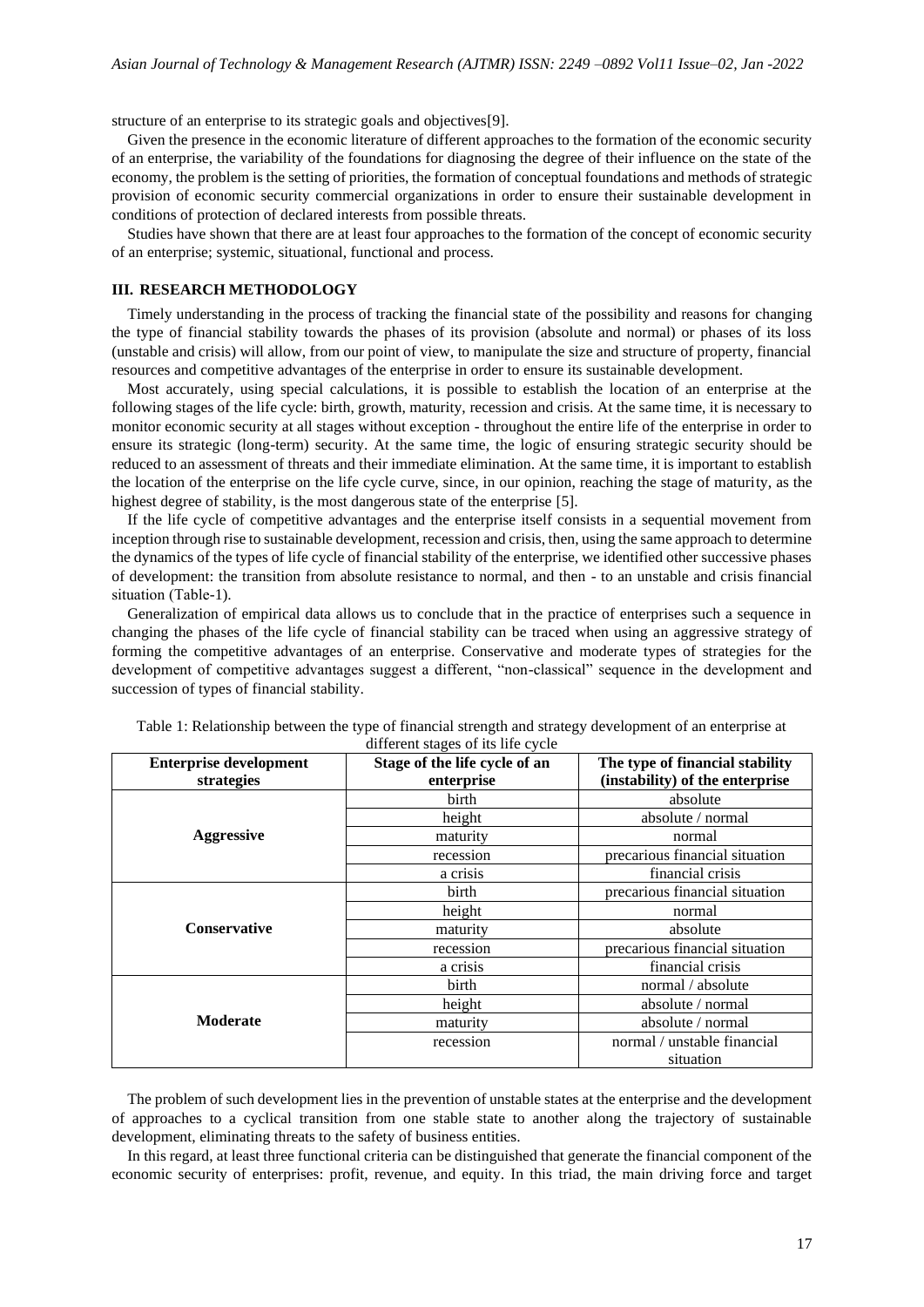function of controlling threats and ensuring the development of the enterprise, in our opinion, is profit. The growth of revenue ensures the development of the enterprise, and the increase in equity capital -

its financial growth and capital stability. The indicator synthesizing these characteristics should be recognized as the economic added value of the enterprise.

So, we can formulate the following definition of sustainability as the ability of an enterprise to withstand longterm destructive fluctuations caused by changes in the external environment and internal causes, and at the same time effectively perform its inherent operations, comprehensively providing capital-payment and business types of sustainability.

Unlike similar ones, this definition focuses on the long-term principle of the enterprise's opposition to destructive fluctuations as a result of the complexity of ensuring all components of stability, which contributes to maintaining the optimal parameters of the system's development.

## **IV. ANALYSIS AND RESULTS**

The considered principles are the basis for the formation of a system of strategic economic security of an enterprise. The purpose of the system of strategic economic security of the enterprise is ensuring sustainable and safe development of the enterprise in the long term. The process of realizing this goal of forming strategic economic security, focused on its strengthening, is aimed at solving the following tasks (Figure. 1). In order to establish a system of priority economic interests that require protection in the process of economic development of an enterprise, it is necessary to determine a set of components that form strategic economic security. Then, based on the complex of these components, it is necessary to identify possible external and internal threats to the economic security of the enterprise, and, taking into account the influence of which and the measures of the enterprise to combat them, justify the development strategy of the enterprise, based on the level of its economic security [10].



Figure 1. The most important tasks of the formation of the strategic economic security of the enterprise

The development of a market economy in our country poses one of the most difficult tasks for the managers of commercial organizations - the choice of a concept and method for ensuring strategic economic security.

Having substantiated the theoretical foundations of the formation of the strategic economic security of an enterprise, it seems to us possible to develop its ontological model. This model allows you to develop "mobile" systems that respond to changes in the external and internal environment. It establishes the contours of the response and the stable positions. Ontological models solve the problem of conceptualizing enterprise domains at the upper levels of the architecture and representing interrelated enterprise models in a single system. In this sense,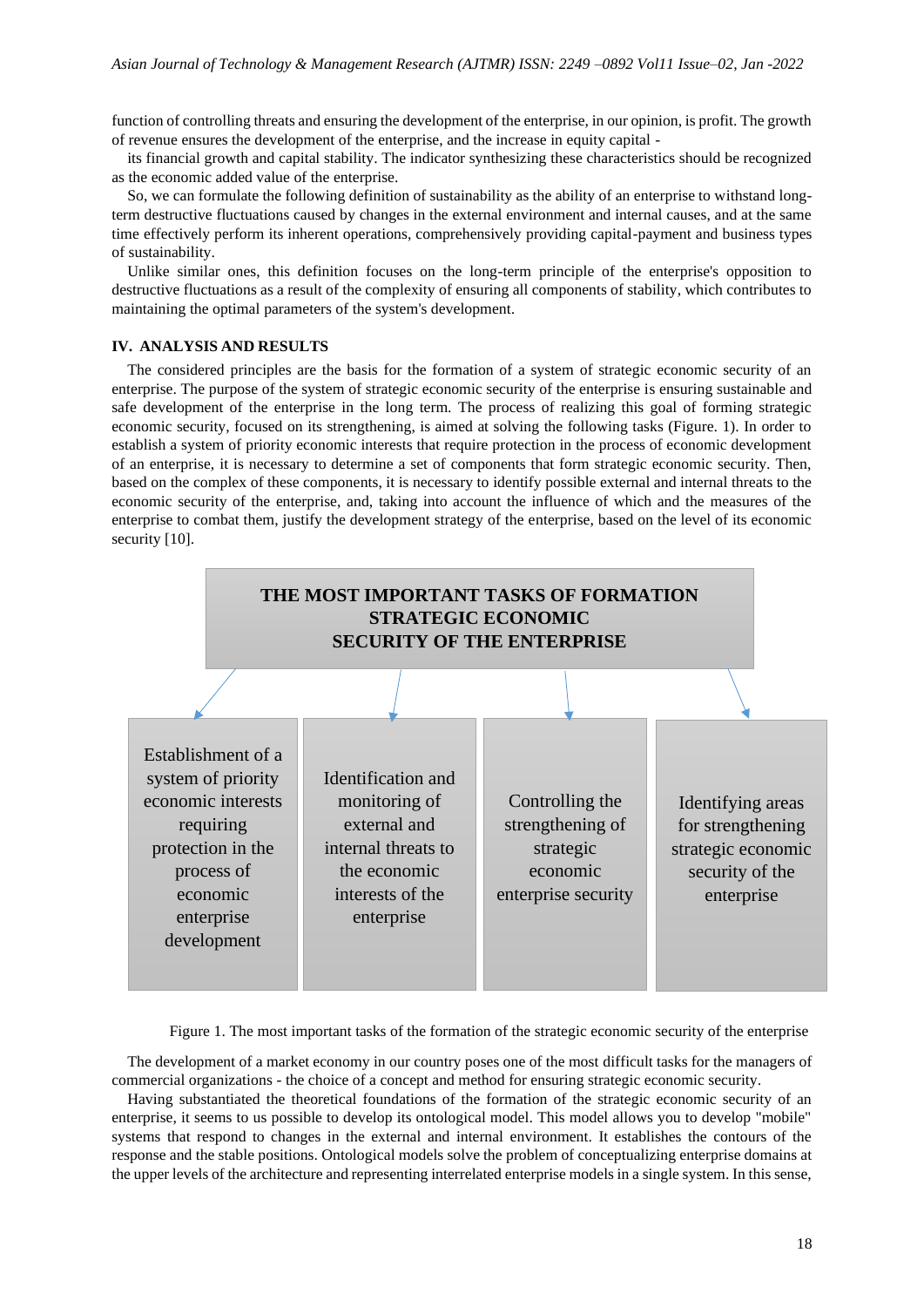every theoretical system is certainly based on certain ontological assumptions that make up its stable substantive basis, on the one hand, and are subject to change as cognition develops, on the other hand.

The application of the ontological approach to modeling strategic economic security in the formalization of the basic categories of the enterprise domain has the following advantages [11]:

- $\triangleright$  such a model is universal and capable of describing various aspects of strategic security from a system of strategies and goals to an organizational structure and a system of business processes;
- $\triangleright$  the model is applicable at various levels of detail from the top level of the description of the basic categories of management to the level of design of analytical applications;
- $\triangleright$  the model is easily adaptable, while the depth of elaboration of individual aspects is determined by practical necessity and is not regulated by the methodology.

Ensuring strategic economic security is a system of principles and methods for the development and implementation of management solutions related to ensuring the protection of the enterprise from real and potential external and internal threats, allowing it to develop steadily and achieve its goals in the long term. In the process of research, we found that as soon as the enterprise from the growth stage it passes into the stage of sustainable development, there is a likelihood of a threat of its transition to the stage of recession and crisis. This probability is closely related to the level of corporeal economic security (high level - this probability is almost exaggerated, low - such a probability is high) [12].

At the same time, in the economic literature there are approaches to determining the level of strategic economic security of an enterprise. In this regard, it seems necessary to develop conceptual provisions on assessment of the level of strategic economic security of the enterprise, which will serve as the basis for the formation of the concept of ensuring strategic economic security of the enterprise.

#### **V. CONCLUSION AND SUGGESTIONS**

The functional and systemic approaches to ensuring the economic security of an enterprise prevailing in modern science are very broad, therefore, trying to cover all functional areas of activity and system units, an enterprise is faced with a lack of specifics even in the qualitative definition of the concept of its economic security. At the same time, there is a high proportion of subjectivism of persons who manage the economic security of an enterprise. In addition, detailed development and control over ensuring economic security enterprises complicate the practical implementation of these two approaches. However, it is unreasonable to restrict the process approach in its traditional sense for managing strategic economic security, since resources remain no less important as a necessary condition for the implementation of various processes, persons carrying out work between the "input" and "output" of the process, that is, actions, as well as counterparties that can disrupt the process. The dissertation substantiates the expediency of the synthesis of the process (the impact on the economic security of the enterprise of the business processes existing at the enterprise) and the cyclical approach (endo- and exogenous enterprise life cycle factors), which allows you to identify threats in the context of enterprise security determinants at the micro level (business processes and resources), propose key security indicators and their framework parameters, and on this basis form a mechanism for ensuring the strategic economic security of the enterprise.

In order for the life trajectory of commercial organizations to be strategically safe, it is necessary to replace the equifinal benchmark for the development of enterprises (passing the stages according to the laws of the life cycle birth, growth, maturity, recession and crisis) to permanent by maintaining a constant, continuously ongoing process of enterprise development (involving the change of maturity stages to the stage of new growth, avoiding recession and crisis). The idea of permanent development of the enterprise itself is not new, however, one of the main methodological and methodological problems of its implementation remains the diagnosis of bifurcation points, then there are such threshold states of organizational and structural variables in which threats to economic security are generated and implemented either in the form of a transition to a new cycle of economic development, or in the form of a crisis and loss of competitive advantages.

Secondly, the concept of "strategic economic security of an enterprise" has been clarified as such a state of security of a functioning enterprise, in which the mechanism of protection against real and potential external and internal threats' ensures its permanent sustainable development and achievement of the set goals in the long term.

The content of the strategic economic security of an enterprise as an object of management in the dissertation is revealed through the decomposition of this concept. The purpose of the system of strategic economic security of the enterprise is to ensure sustainable and safe development of the enterprise in the long term. In the process of realizing this goal of forming strategic economic security, focused on its strengthening, it is aimed at solving problems that make up the ontology of the subject area of the economic security of an enterprise.